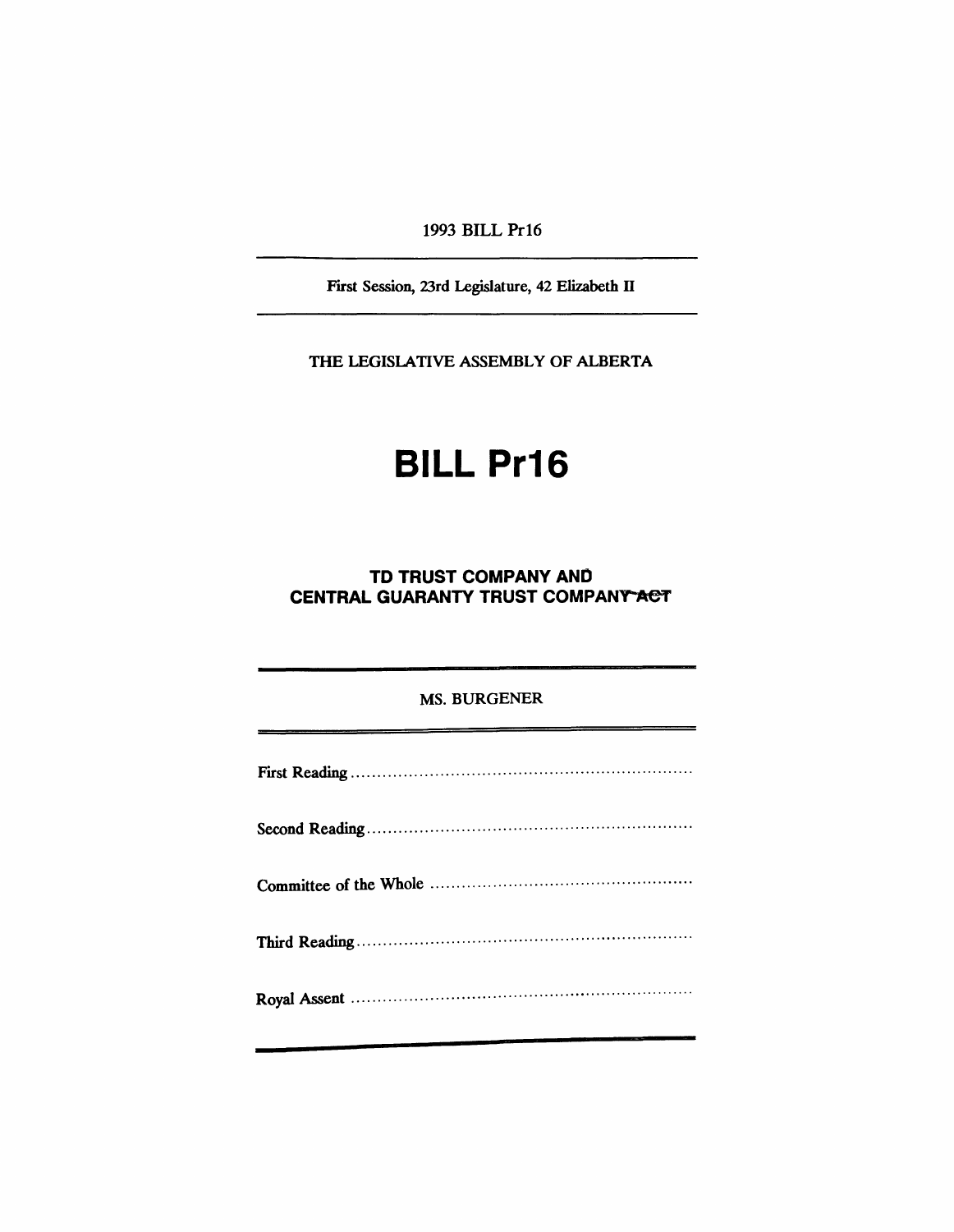Bill Pr16 *Ms. Burgener*

## **BILL Pr16**

1993

#### **TD TRUST COMPANY AND CENTRAL GUARANTY TRUST COMPANY ACT**

| (Assented to | , 1993) |  |
|--------------|---------|--|
|--------------|---------|--|

Preamble **WHEREAS Central Guaranty Trust Company and TD Trust** Company, among others, have entered into an agreement made as of December 31, 1992 for the purpose of transferring to TO Trust Company the trusteeship and agency business of Central Guaranty Trust Company in Alberta and in other areas of Canada; and

> WHEREAS it is desirable that the rights and obligations of those who have relations with Central Guaranty Trust Company and TO Trust Company concerning the trusteeship and agency business of Central Guaranty Trust Company be clearly determined; and

> WHEREAS Central Guaranty Trust Company and TD Trust Company have by their petition prayed that it be enacted as herein set forth and it is expedient to grant the prayer of the petition;

> THEREFORE HER MAJESTY, by and with the advice and consent of the Legislative Assembly of Alberta, enacts as follows:

Non-application;  $1(1)$  This Act does not apply to,

(a) real or personal property owned or held by, vested in, or granted to Central Guaranty Trust Company, and that is held by Central Guaranty Trust Company exclusively for its own use and benefit, and not in trust for or for the benefit of any other person or purpose;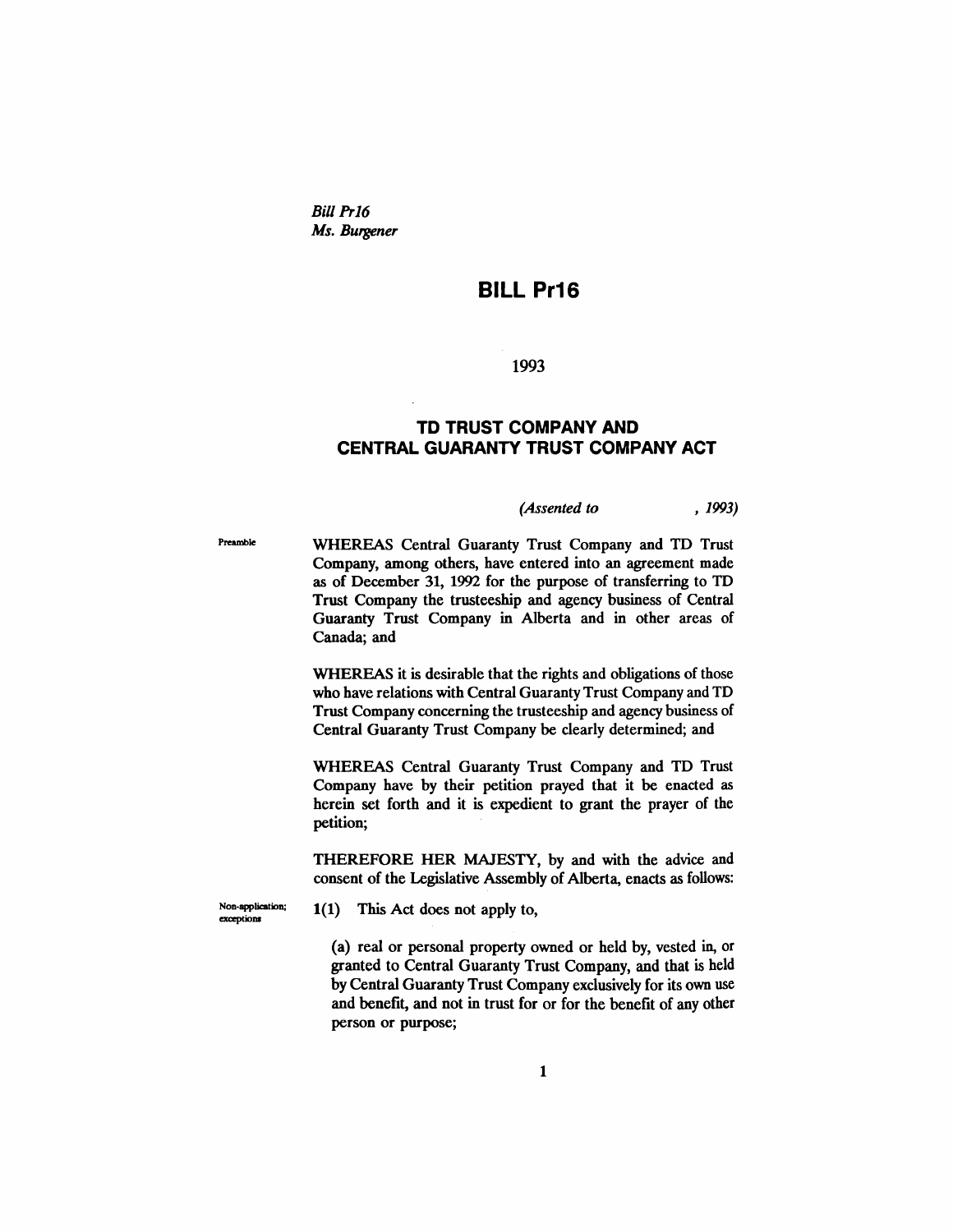(b) real or personal property that is held by Central Guaranty Trust Company under a document or trust to which section 2 applies that is situate outside Alberta, and any power, right, immunity, privilege, or right of action that may be exercised by or against Central Guaranty Trust Company under any such document or trust with respect to that property, but,

(i) for all property situate outside Alberta for which Central Guaranty Trust Company has been appointed, or is entitled to be appointed, by a court of Alberta, as personal representative of a deceased person, whether as executor, administrator or otherwise, TO Trust Company may, upon application to that court, be appointed personal representative in the place and stead of Central Guaranty Trust Company with respect to that property, and

(ii) for all property situate outside Alberta not coming within subclause (i), but held by Central Guaranty Trust Company under a document or trust to which section 2 applies, for which the Court of Queen's Bench or the Surrogate Court has jurisdiction under section 16 of the *Trustee Act* to make an order for the appointment of a new trustee, TO Trust Company may, upon application to the Court of Queen's Bench or the Surrogate Court, as the case may be, be appointed trustee in the place and stead of Central Guaranty Trust Company with respect to that property, and such appointment has for all purposes of the laws of Alberta the same effect as if made under section 16 of the *Trustee Act,*

and sections 5 and 6 of this Act apply to every document and trust in respect of which an appointment is made under subclause  $(i)$  or  $(ii)$ ;

(c) trusts relating to moneys received for guaranteed investment and any real or personal property held in trust with respect to any such guaranteed investment of which Central Guaranty Trust Company is trustee;

(d) any real or personal property granted to or held by or vested in Central Guaranty Trust Company pursuant to or in respect of,

(i) any trust indenture or other indenture to which section 2 would otherwise apply wherein Central Guaranty Trust Company is or may be a trustee and by virtue of which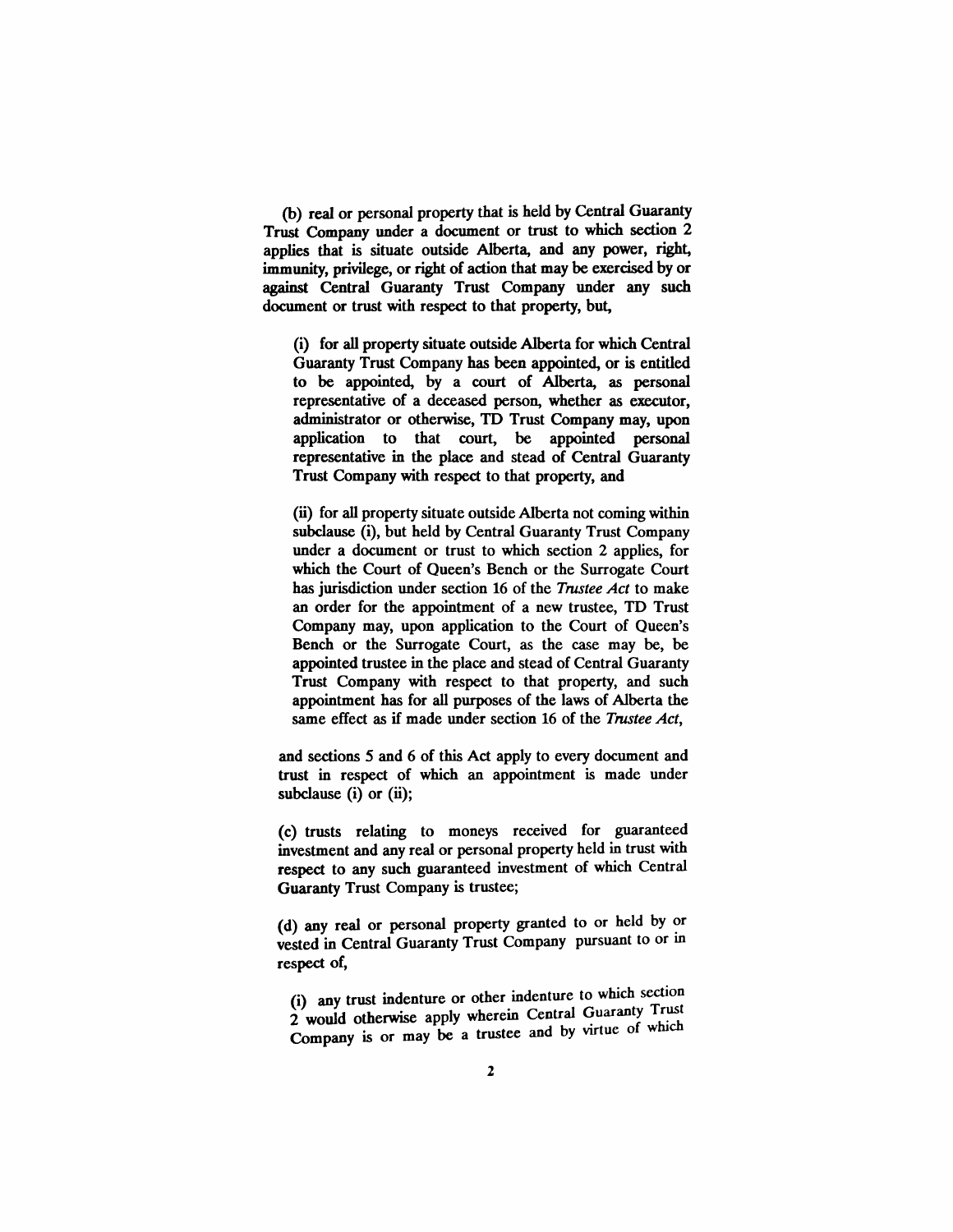bonds, debentures or other evidences of indebtedness, warrants or rights have been or may be issued,

(ii) any document or trust to which section 2 would otherwise apply pursuant to which Central Guaranty Trust Company acts as trustee for unitholders in respect of any oil or gas royalty trust fund, and

(iii) any document or trust to which section 2 would otherwise apply pursuant to which Central Guaranty Trust Company acts as trustee, manager, advisor, registrar or transfer agent with respect to the Central Guaranty Trustfunds - Canadian Money Market Fund, Central Guaranty Trust Investors Fund (Income and Equity Sections), Central Guaranty Property Fund and Central Guaranty Trust Real Estate Fund; or

(e) any agreement or other document of any kind whereby Central Guaranty Trust Company is named or may be named as registrar or transfer agent, except for any appointment of Central Guaranty Trust Company as registrar or transfer agent of a mutual fund (other than the mutual funds described in subclause  $(d)(iii)$ .

(2) Notwithstanding subsection (1)(c), this Act applies to trusts relating to moneys received by Central Guaranty Trust Company for guaranteed investment and any real or personal property held in trust by Central Guaranty Trust Company with respect to any registered home ownership savings plan, registered retirement savings plan, retirement income fund, deferred profit sharing plan or income averaging annuity contract, as those terms are defined in the *Income Tax Act* (Canada), or other registered or unregistered deferred income or employee benefit plan.

Substituted fiduciary

 $2(1)$  Notwithstanding section  $1(1)(b)$  but subject to sections  $1(1)(a)$ ,  $(c)$ ,  $(d)$  and  $(e)$ , and notwithstanding any contrary provision in the *Trustee Act,* effective January 1, 1993 TD Trust Company is substituted in the place and stead of Central Guaranty Trust Company in or in respect of every trust, trust deed, trust agreement, instrument of creation, deed of appointment, settlement, assignment, will, codicil or other testamentary document, and every letters testamentary, letters probate, letters of administration, judgment, decree, order, direction, pension plan or benefit plan trust, investment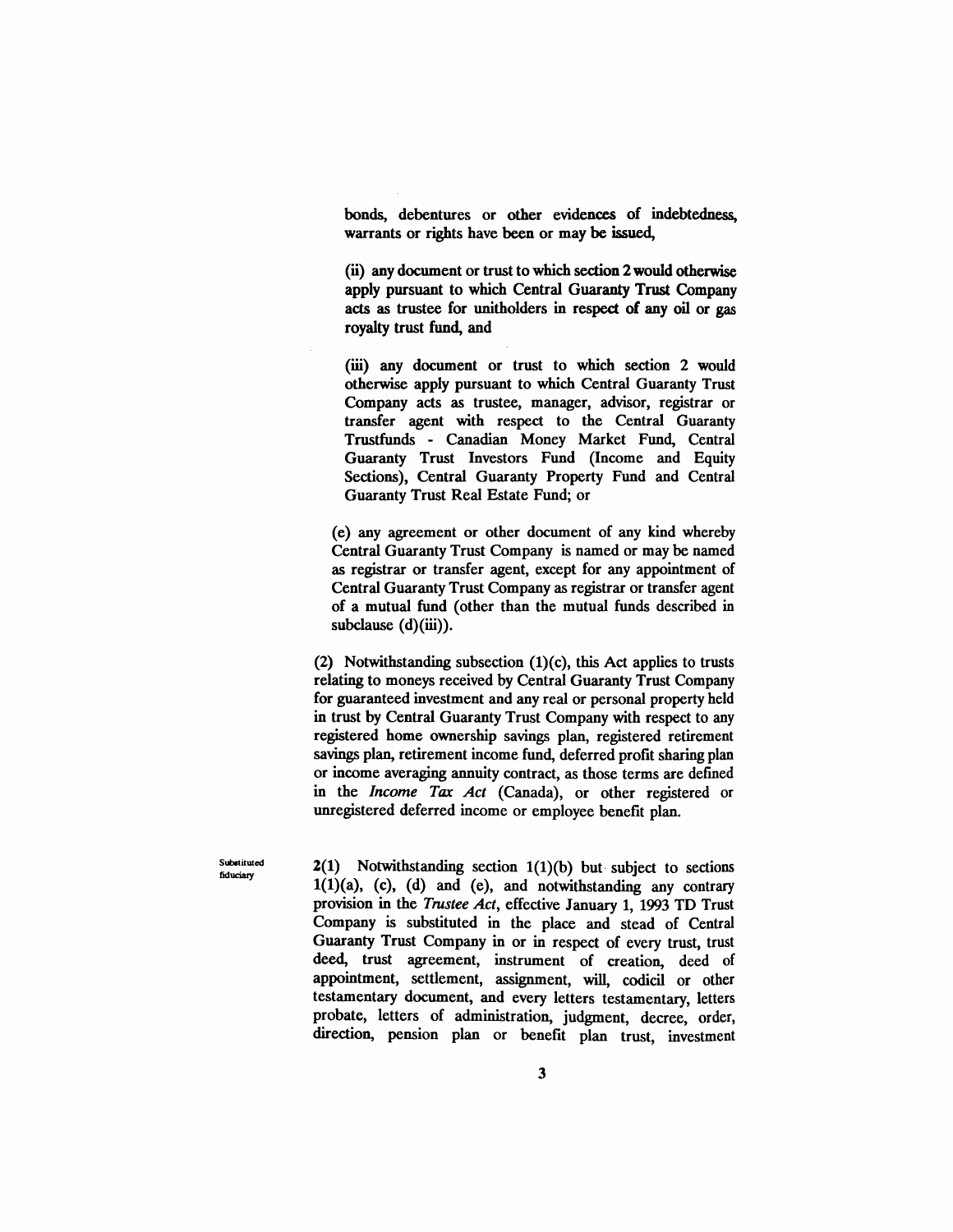management and investment administration account, agreement or contract, or appointment of any court, judge or other constituted authority, and every other document or trust howsoever created, including every incomplete, inchoate or bare trust, and in every conveyance, mortgage, assignment, appointment or other writing, wherein or whereby, or of which Central Guaranty Trust Company is named as executor, administrator, trustee, personal representative, bailee, committee, tutor, assignee, liquidator, receiver, guardian, custodian, curator or agent, or is named to any other office or position whatsoever wherein any property, interest, possibility or right is vested in, administered or managed by, or put in charge of Central Guaranty Trust Company in trust, or in the custody, care or control of Central Guaranty Trust Company, for or for the benefit of any person or purpose, and every such document and trust shall be construed and given effect as if TO Trust Company had been named therein in the place and stead of Central Guaranty Trust Company with effect as of January 1, 1993.

(2) Notwithstanding any contrary provision in the *Trustee Act,* where an instrument specified or described in subsection (1) names Central Guaranty Trust Company to any office or position described in that subsection and the instrument takes effect after the substitution of TD Trust Company for Central Guaranty Trust Company, TD Trust Company shall be deemed to be named therein in the place of Central Guaranty Trust Company.

Real and Penonal Property held in inut by Central Guaranty Trust Company

3 Subject to section 1, and notwithstanding any contrary provision in the *Tmstee Act,* effective January 1, 1993 all real and personal property and every interest therein that is granted to, or held by, or vested in Central Guaranty Trust Company, whether by way of security or otherwise, in trust, or in the custody, care or control of Central Guaranty Trust Company, for or for the benefit of any other person or purpose, pursuant to or in respect of every document and trust to which section 2 applies, and whether in the form in which it was originally acquired by Central Guaranty Trust Company or otherwise, is vested as of January 1, 1993 in TD Trust Company, according to the tenor of and at the time indicated or intended by the document or trust, upon the same trusts, and with the same powers, rights, immunities, and privileges, and subject to the same obligations and duties as are thereby provided, granted or imposed.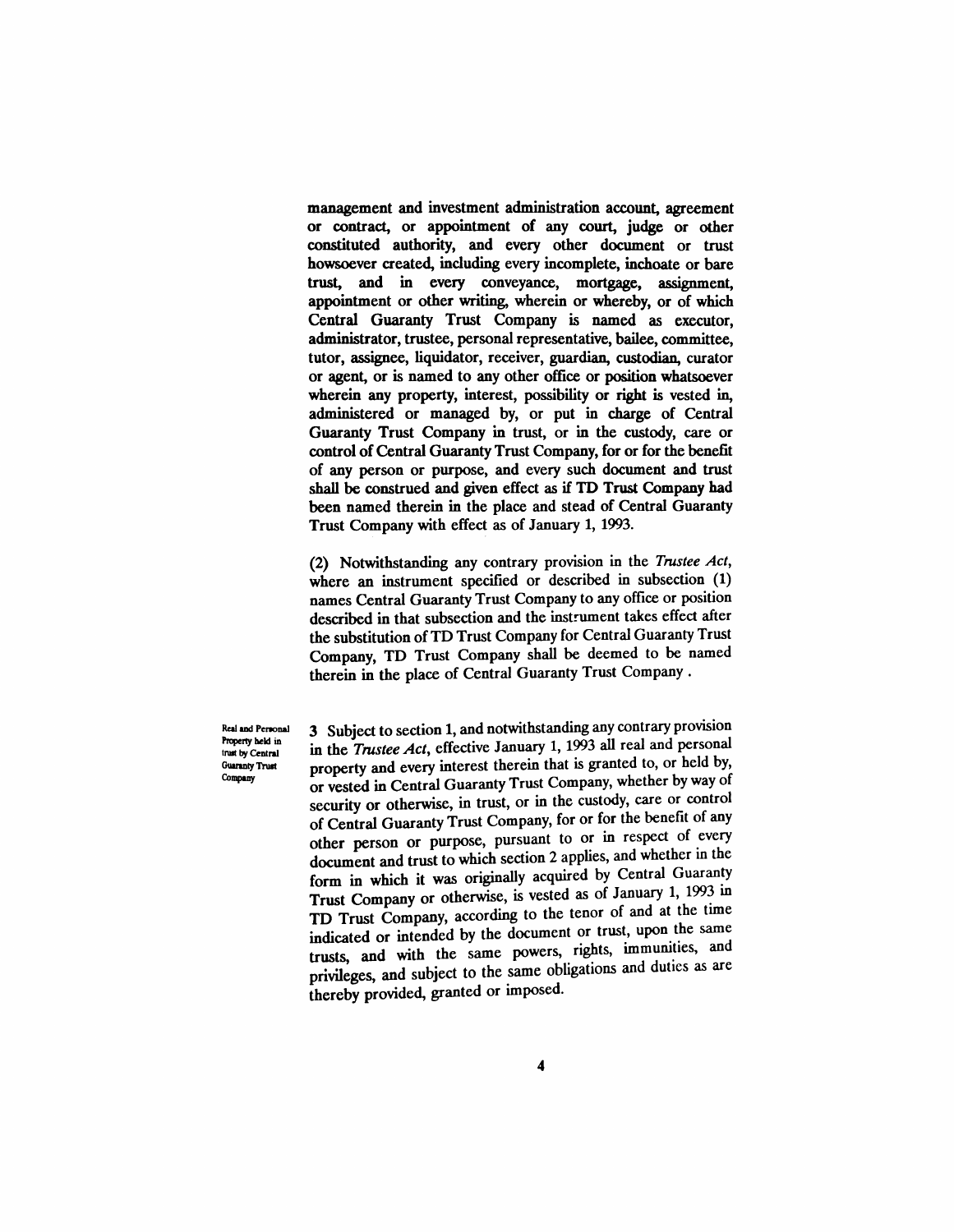Registration of Act not required

4 Subject to section 7, for the purposes of every Act affecting the title to property, both real and personal, the vesting of title in TD Trust Company of every property affected by section 3 is effective without the registration or filing of this Act, or any further or other instrument, document or certificate showing the change of title in any public office whatsoever within the jurisdiction of the Province of Alberta.

Legal proceedings

5(1) No suit, action, appeal, application or other proceeding being carried on and no power or remedy being exercised by Central Guaranty Trust Company in any court of Alberta, or before any tribunal or agency of the Province of Alberta, pursuant to or in respect of a document or trust to which section 2 applies, shall be discontinued or abated on account of this Act, but may be continued in the name of TD Trust Company, which shall have the same rights and shall receive the same costs and awards as if the suit, action, appeal, application or other proceeding had been commenced in the name of TD Trust Company.

(2) A suit, action, appeal, application or other proceeding, or a power, right, remedy or right of distress that might have been brought or exercised by Central Guaranty Trust Company pursuant to or in respect of a document or trust to which section 2 applies, may be brought or exercised by TD Trust Company, which shall have the same rights in respect thereof, as those which Central Guaranty Trust Company would have had if this Act had not been enacted.

6(1) Nothing in this Act affects the rights of any person having a claim against Central Guaranty Trust Company in respect of a document or trust to which section 2 applies, or impairs, modifies or affects the liability of Central Guaranty Trust Company to any such person.

(2) TO Trust Company shall not be liable for any debts, liabilities or obligations arising out of any act or omission on the part of Central Guaranty Trust Company in respect of a document or trust to which section 2 applies that occurred prior to January 1, 1993 and no suit, action, application or other proceeding, or power, right, remedy or right of distress that arose in respect of any such act or omission may be brought or exercised against TO Trust Company.

Rights of third parties